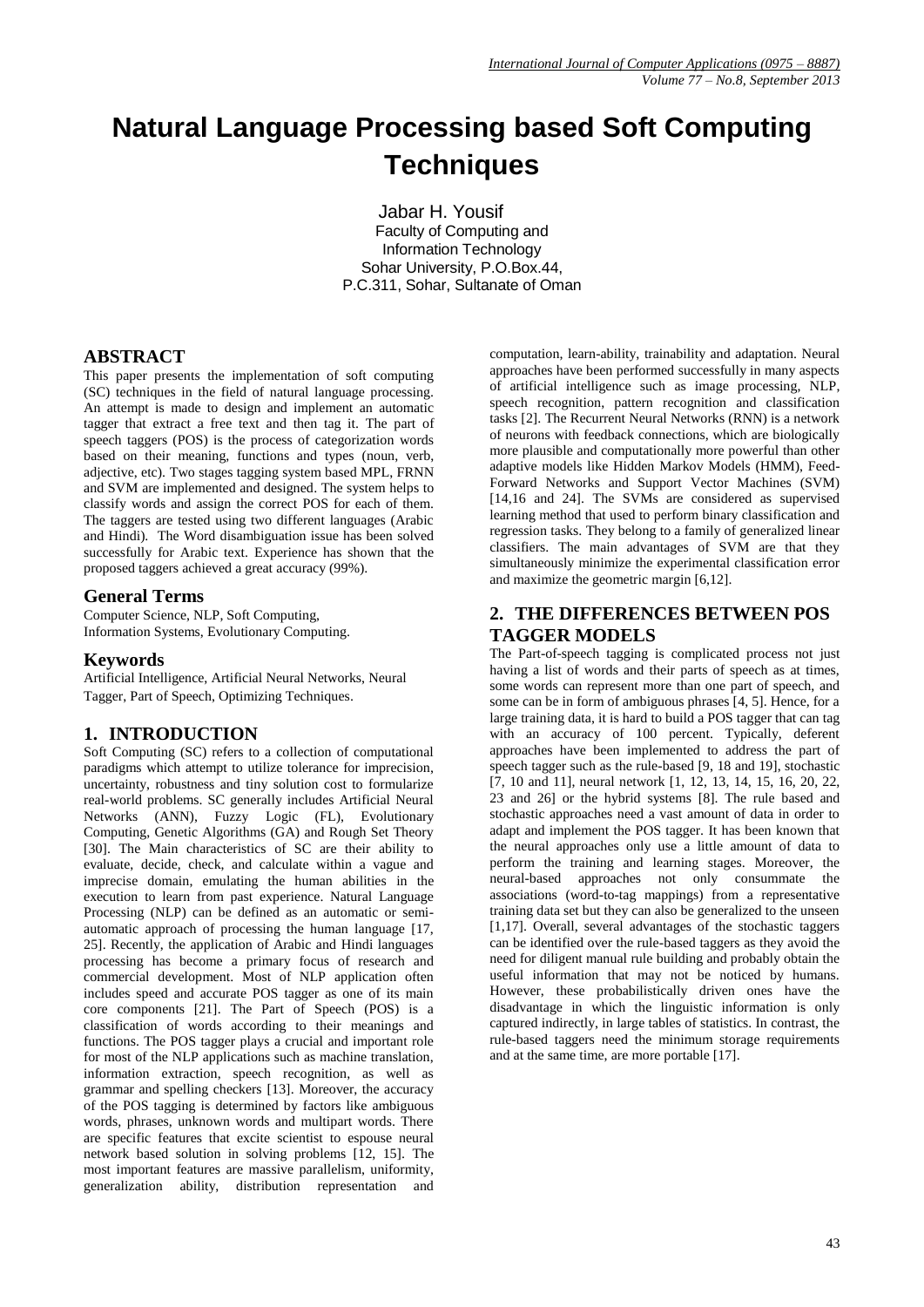

**Figure1 : NLP process nad its applications**

#### **3. PERFORMANCE MEASURES**

The performance evaluation of classification process is a crucial matter in the machine learning systems, because it is unfeasible to contrast learning algorithms or even know whether a hypothesis should be used. The most important attribute in the assessment of a part-of-speech tagger is accuracy [28]. Thus, the quality of the output depends on the comparability of conditions [17] such as: \*\*Tag-set size: Normally, using a small number of tag-set can help to give high accurate tagging but it does not offer as much information or disambiguation between the lemmas as a larger one would.

\*\*The corpus type: A corpus (corpora is the plural) is a set of text that collected for a purpose. The type of corpus affects the quality of taggers output when the genre or type of the corpus data differs from the tagged material.

\*\*Vocabulary type: the tagging of specific texts such as the medical or legal texts requires a training corpus that has examples of such texts; otherwise the unknown words will be unnaturally high). Likewise, the high instance of idiomatic expressions in the literary texts often leads to inaccuracy.

However, the ambiguous words and phrases, unknown words and multi-part words can affect the accuracy of POS tagging. Ambiguity appears at different levels of the language processing sequence such as syntax or semantic phase [28].

#### **4. RELATED WORK**

This section is presented a survey of previous work in fields of part of speech tagger using of rule based, stochastic and neural networks. **Schmid [26]** established a Net-Tagger which trained on a large corpus called Penn Treebank. This tagger has a context window of three preceding words and two succeeding words The corpus performed significantly and compared to statistical approaches based on "Trigram model" and "Hidden Markov model" (HMM). **Diab et al. [10]** they

utilized a SVM approach toward automatically tagging POS and annotate base phrases (BPs) in Arabic text. She attained score of 99.12 for tokenizing when F  $_{\beta}$ =1, and score of tagging accuracy is 95.49%. While, recorded score of 92.08 for chunking when F β=1. **Pérez-Ortiz [23]** implemented a Discrete-time Recurrent Neural Networks (DTRNN) tagger to tag ambiguous words from the sequential information stored in the network's state. The experiments computed the error rates when tagging text taken from the Penn Treebank corpus. **Ahmed [1]** used MLP-tagger with three-layers using error back-propagation learning algorithm. The tagger was implemented on SUSANNE English tagged-corpus consisting of 156,622 words. The MLP-tagger is trained using 85% of the corpus. Based on the tag mappings learned, the MLPtagger demonstrated an accuracy of 90.04% on test data that also included words unseen during the training. **Jabar [23]** implemented an Arabic part of speech based multilayered perceptron. The experiments evinced that the MLP tagger has high accurate (of 98%), with low training time and fast words tagging. they used a little amount of data to achieve the adaptation and learning of network. **Jabar [12]** proposed Arabic part of speech based support vectors machine. The radial basis function is used as a linear function approximation. The experiments evinced that the SVM tagger has a high accuracy and recall about (99.99%). **Jabar [14]** proposed an Arabic part of speech based Fully Recurrent Neural Networks (FRNN). The back-propagation through time (BPTT) learning algorithm is used to adjust the weight of the network and associate inputs to cyclic outputs. In order to accurately predict the syntactic classification tagging, an encoding criteria is also presented and performed. The experiments evinced that the FRNN tagger is accurate and achieved 94% in classification phase. Similarly, the POS disambiguation problem was successfully solved. **Khoja [19]** proposed the APT Arabic Part-of-Speech Tagger which used a combination of both the statistical and rule-based techniques. The APT tag-set are derived from the BNC English tag-set, which was modified with some concepts from the traditional Arabic grammar.

#### **5. TAGGERS DESIGN**

The proposed system is consisting of two main stages as depicted in Figure 2. The key function of first stage is to prepare the input data sets for next stage. This stage is written and implemented using VBA commands for Excel. While, the main function of second stage is to implement the automatic taggers. These taggers are designed and implemented using NeuroSolutions for Excel software. The first stage is called "pre-processing phases"[17]. It is implemented and utilized to achieve the following tasks: Text Normalization, Text Tokenization and Text Encoding.

The Text normalization is used to convert the input text from free text into suitable forms to be used in next stage. In general, the input text can be configured either into a text file or XML file. Therefore, the system is designed to disregard all the HTML tags and extract the pure contents of the document. Then, the text tokenization is distributed the pure text into simple tokens such as numbers, punctuation, symbols, and words. An algorithm has been developed to implement and perform the text tokenization task. Lastly, the text encoding is performed to transform the input data into a suitable digital form, which the network can identify and use [13, 17].

The proposed encoding method aims to solve the drawbacks of previous encoding schemes. Consequently, it aims to increase the number of significant positions and decrease the usage of memory storage.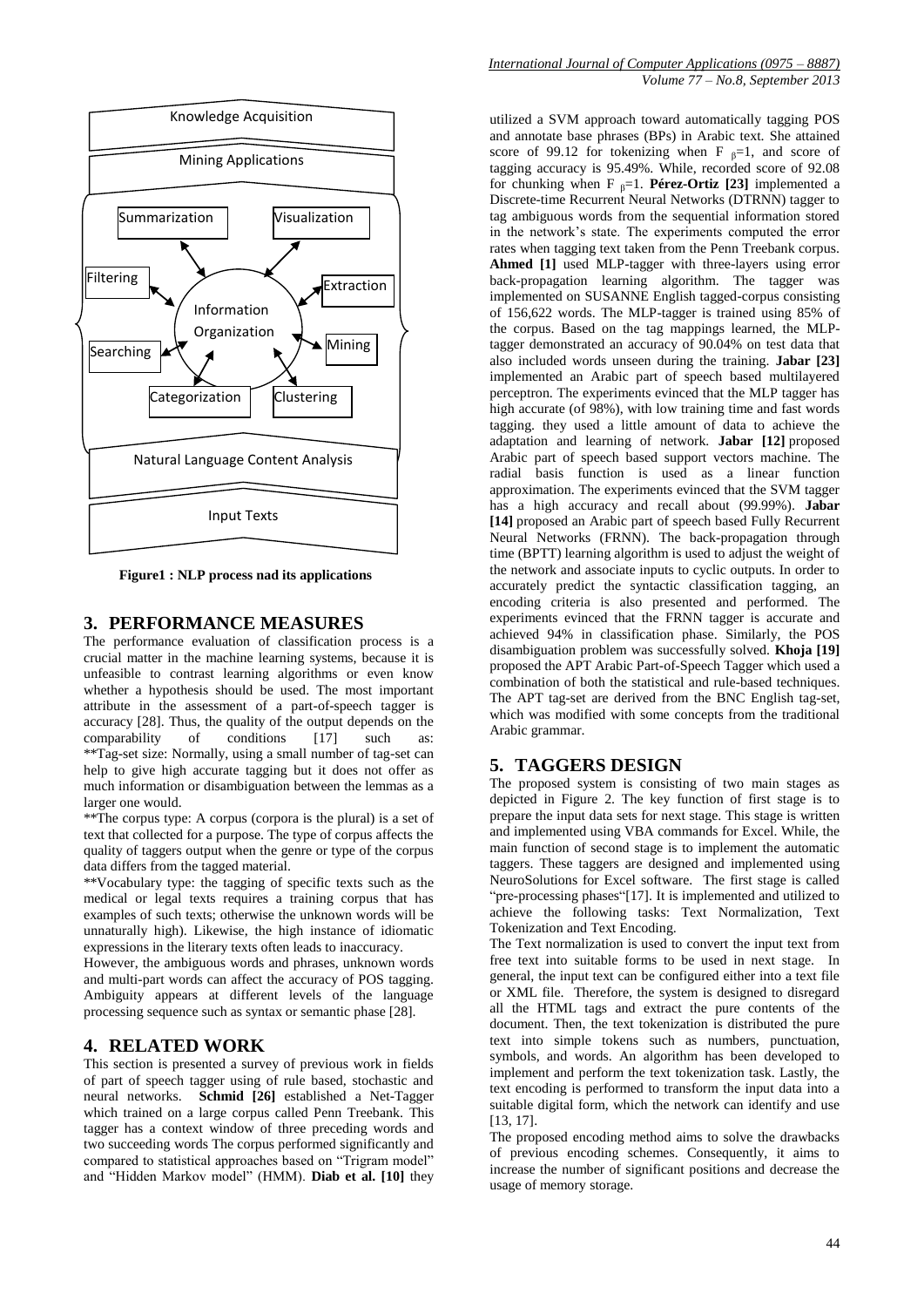Moreover, the proposed scheme uses new concepts like the probability of the word and the numerical values of each word. An algorithm is developed to compute the probability of each word. This algorithm is written and implemented using VBA commands for Excel. Finally, the numerical value of each word in the input based on the new encoding scheme is determined. Subsequently, every word in the sentence is associated with a bit-vector, i.e., the size of which is equal to the number of different grammatical categories (for parts of speech) in a specific language.



**Figure 2: System Architecture**

The second stage is "processing phase" which is used to design and implement automatic taggers which include the following tasks:

\*\*The MLP tagger [13, 15 and 16]: This task is designed to implement the POS tagger for Arabic text using the Multilayered Perceptron technique. The architecture of the network has one hidden layer, 23 processing elements tagged as input, and 23 processing elements tagged as output. The maximum number of epochs is 1000. The TanhAxon is implemented as a transfer function in the hidden and output layer. The TanhAxon applies a bias and Tanh function to each neuron in the layer.

\*\*The Recurrent tagger [14]: This task is designed to implement the POS tagger for Arabic text using the fully Recurrent Neural Networks technique. The tagger has one hidden Fully Synapse (The Synapse family implements the dynamic linear mapping characteristics of the neuron. A synapse connects two layers of axons) with 230 processing elements as input and 23 processing elements as output. A static controller for a network with multi-channels tapped delay line memory structure (TDNNAxon) which has 10 tapes, usually used as the Input Axon. Likewise, in both the

hidden and output layers, the TanhAxon as a transfer function is implemented. The RNN has 23 processing elements (Columns) tagged as Input and 23 processing elements (Rows) tagged as Output.

\*\*The SVM tagger [12]: This task is used to implement the POS tagger for Arabic text using the terminology of super vector machine algorithms. The SVM architecture have 23 PEs as input set xi, 23 PEs as output set di and have no hidden layer. The maximum number of epochs is 1000 and set the step size to 0.01. The learning algorithm is based on the Adatron algorithm which is extended to the RBF network.

### **6. EXPERIMENTS AND RESULTS**

The experiments undertaken are achieved using the Arabic tag-set which is proposed by Khoja [19]. The tag-set contains 177 tags that include various categories. The extraction of words into basic roots is not considered in this study. This study supposed that the words were segmented before POS tagging began. The experiments covered the three proposed taggers in this paper SVM tagger, MLP tagger and FRNN tagger. The input text is encoded into a suitable form and then it is divided into three categories; training data sets, cross validation data sets and test data sets .The Cross validation computes the error in a test data sets at the same time that the network is being trained with the training set. The Genetic Algorithm (GA) is used as a heuristic optimization in the problem of finding the best network parameters [27]. It establishes with an initial population of randomly created bit strings.

These initial samples are encoded and applied to the problem. The study under taken is used the GA methods for improving the learning rule parameters such as step size and momentum value [13, 14 and 17]. This will enable the optimization of the momentum values for all Gradient components in NeuroSolutions software that use momentum. Besides, it used to determine the number of processing elements. Likewise, to tolerate the enhanced fit specimen in the population to reproduce at a higher rate is to use a selection method based on the roulette wheel selection technique. The standard method to assess the tagger performance is usually determined by the percentage of correct tag assignments.

The NeuroSolutions for Excel software is provided six methods to test the networks performance such as the mean squared error (MSE), the normalized mean squared error (NMSE), the correlation coefficient(r), the percent error, Akaike's information criterion (AIC) and Rissanen's minimum description length (MDL) criterion [17].

The NMSE is the estimation of the overall deviations between predicted values and measured by the network. It is defined as follows:

$$
NMSE = \frac{\sum_{j=o}^{P} \sum_{i=0}^{N} (d_{ij} - yi_{j})^{2}}{\sum_{j=o}^{P} \frac{N \sum_{i=0}^{N} d_{ij}^{2} - (\sum_{i=0}^{N} d_{ij})^{2}}{N}}
$$

The MSE "mean squared error" is two times the average cost which is computed as follows:

$$
MSE = \frac{\sum_{j=0}^{P} \sum_{i=0}^{N} (d_{ij} - yi_j)^2}{NP}.
$$

Where, P is the number of output processing elements.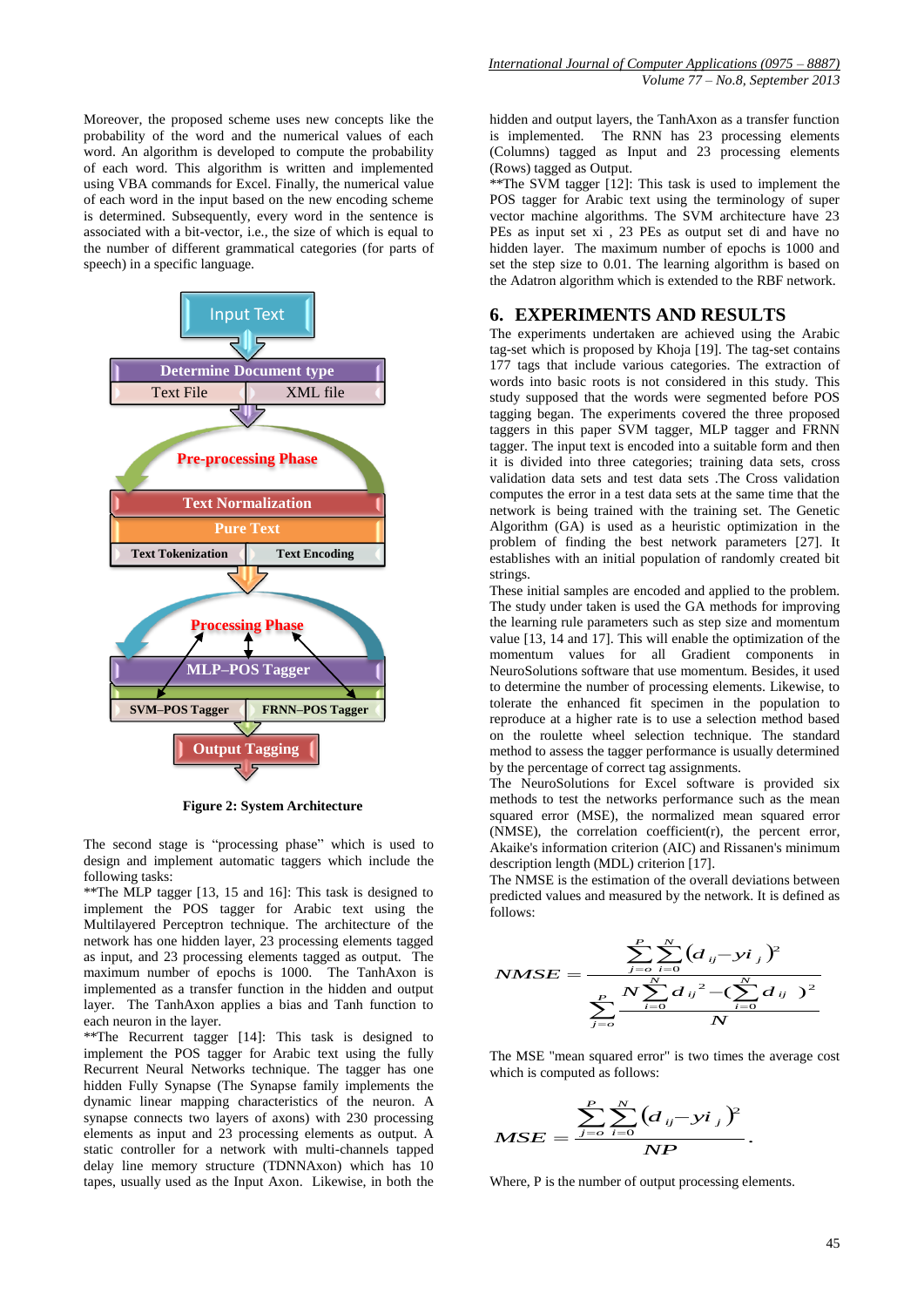N is the number of exemplars in the data set.

 $yi<sub>i</sub>$  is the network output for the exemplar i at processing element j .

 $d_{ii}$  is the desired output for the exemplar i at processing element j .

The correlation coefficient ( r ) is the rate relation between a network output x and a desired output d. It is defined as follows:

$$
r = \frac{\sum_{i} (x_i - \overline{x}) d_i - \overline{d}}{\sqrt{\sum_{i} (d - \overline{d})^2} \sqrt{\sum_{i} (x_i - \overline{x})^2}}
$$

Usually, the MSE "mean squared error" is used as evaluation function for the network output reliability. The best network results for training data of the proposed taggers (MLP, FRNN and SVM) reported a minimum and final mean squared error (MSE) as depicted in Tables 1, 2 and 3 accordingly. Moreover, Figures 4, 5, and 6 are illustrated the training results graph of proposed neural taggers MLP, FRNN and SVM respectively. Figure3 shows the comparison results of MSE of Proposed taggers. The MLP network recorded a final MSE of 0.000103638. And the FRNN network recorded a final MSE of 0.020686609. Lastly the SVM network recorded a final MSE of 0.000878348.

**Table 1. MSE for MLP tagger**

| <b>Best MLP Networks</b> | <b>Training</b> | <b>Cross Validation</b> |
|--------------------------|-----------------|-------------------------|
| Run NO.                  |                 |                         |
| Epoch NO.                | 1000            | 1000                    |
| Minimum MSE              | 0.000103638     | 0.000104718             |
| Final MSE                | 0.000103638     | 0.000104718             |

**Table 2. MSE for FRNN tagger**

| <b>Best FRNN Networks</b> | <b>Training</b> | <b>Cross Validation</b> |
|---------------------------|-----------------|-------------------------|
| Run NO.                   |                 |                         |
| Epoch NO.                 | 1000            | 1000                    |
| Minimum MSE               | 0.020686609     | 0.02351733              |
| Final MSE                 | 0.020686609     | 0.02351733              |

| Table 3. MSE for SVM tagger |  |  |  |  |  |
|-----------------------------|--|--|--|--|--|
|-----------------------------|--|--|--|--|--|

| <b>Best SVM Networks</b> | <b>Training</b> | <b>Cross</b> |
|--------------------------|-----------------|--------------|
| Run NO.                  |                 |              |
| Epoch NO.                | 1000            | 1000         |
| Minimum MSE              | 0.000878348     | 0.008483563  |
| <b>Final MSE</b>         | 0.000878348     | 0.008483563  |

# **7. COMPARISON & CONCLUSIONS**

#### **7.1 Comparison with related work**

The comparison study has to be implemented carefully because the features used here to identify the languages and the tag sets are different with the previous studies [12]. On the other hand, the comparison of proposed taggers with other

existing taggers is difficult matter, because the tagger accuracy relies on numerous parameters such as language difficulty (ambiguous words, ambiguous phrases), the language nature (English, Arabic, Hindi, Chinese, etc), the training data size, the tag-set size and the evaluation measurement criteria [13, 14]. The Tag-set size has a great impact on the tagging process. The proposed taggers are assessed using the measurement of Accuracy, besides MSE aspects. In addition, the amount of data used in the training and learning stages is considered. In comparison study of proposed taggers with the results of other taggers explained that the proposed taggers achieved a high accuracy rate when using GA optimization techniques which improved the values of the momentum rate and the step size. The proposed taggers (SVM, MLP and FRNN) achieved high accuracy of 99% at last experiments when the GA optimization process is implemented. Table4 summarizes the comparison information with other researchers. Figure7 illustrates the overall comparison results.

#### **7.2 Conclusions**

The research mainly aims to implement an automatic and accurate tagging system which can be used as a main core component for NLP applications. The automatic part of speech tagging system is implemented based on neural network techniques, which has the ability to tag the free texts automatically. The study demonstrated variant kinds of taggers which can solve the problem associate with the contraction of languages such as Arabic part of speech and Hindi part of speech. The new approaches are highly accurate with low processing time and high speed tagging. Two stages automatic tagging system based SVM, MPL and FRNN are implemented and designed. The proposed system helps to classify words and assign the correct POS for each of them. The results are greatly encouraging, with correct assignments and recall about 99%. The genetic Algorithm is used to optimize the network variables like the momentum rate and step size. The words disambiguation is solved in Arabic POS taggers.



**Figure3: MSE of Proposed taggers**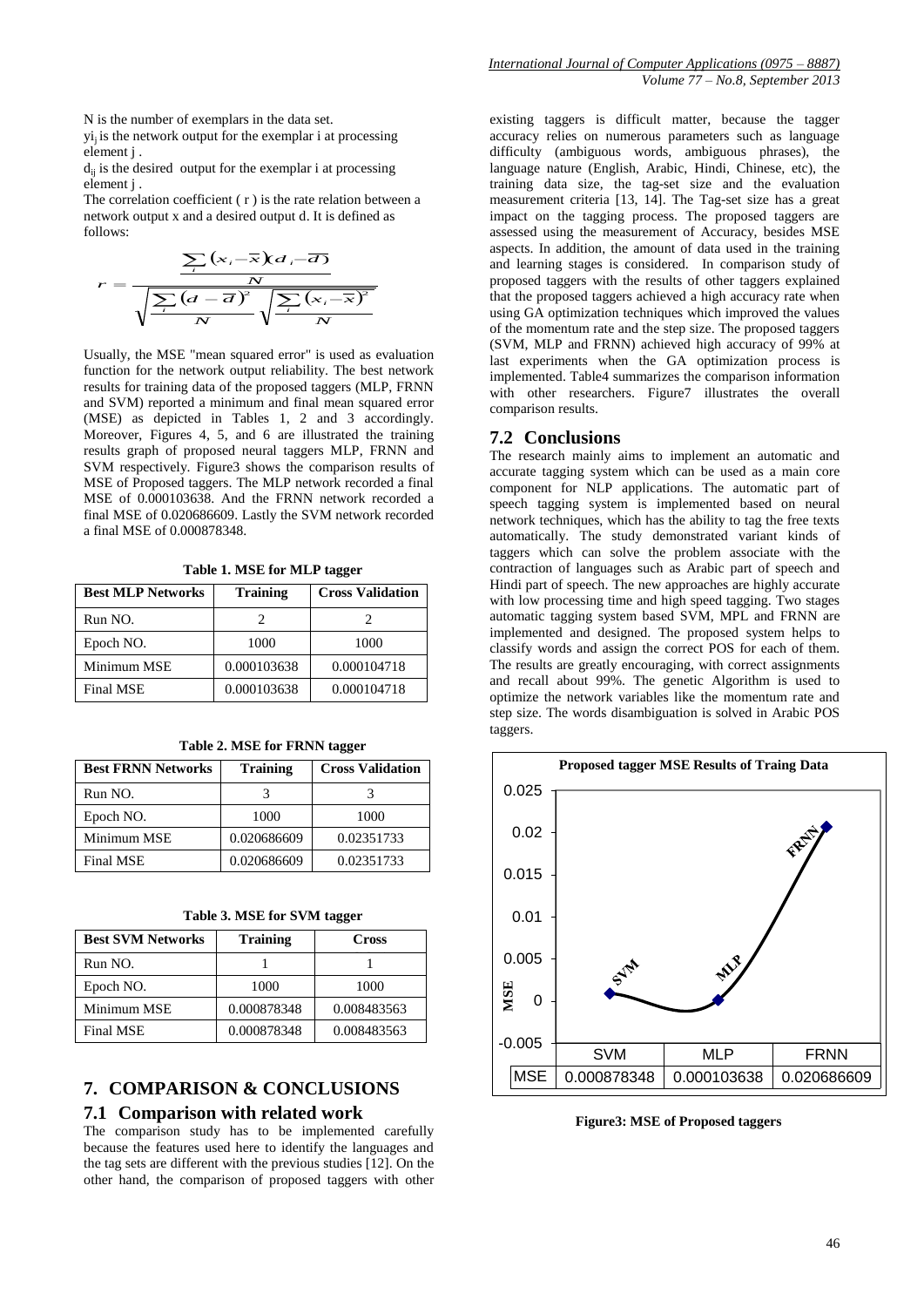# **8. FUTURE WORK**

This paper presented the design and implementation of automatic tagger that can tag a free text directly and combining each word with their correct part of speech. The work focuses only on two types of files (text file and HTML files). Therefore, it is preferable to include more files type. And, if it is possible to extract the text directly from the website, it will be very encouraging. The current work comprises of two separate stages, first pre-processing phase which implemented using VBA codes. Besides, the second stage is processing phase which is implemented using the NeuroSolutions software. In order to produce a portable system which it can be used with any other applications, it is very useful that the phases are merged into one part.

#### **9. REFERENCES**

- [1] Ahmed. "Application of Multilayer Perceptron Network for Tagging Parts-of-Speech", Proceedings of the Language Engineering Conference (LEC'02), IEEE, 2002.
- [2] Aleksander, Igor, and Morton, Helen, An Introduction to Neural Computing, Chapman and Hall, London, 1990.
- [3] Al-Sulaiti's Latifa. "Online corpus". [http://www.comp.leeds.ac.uk/latifa/research.htm.](http://www.comp.leeds.ac.uk/latifa/research.htm)
- [4] Attia, M. " A large-scale computational processor of the Arabic morphology and applications", MSc. thesis, Dept. of Computer Engineering, faculty of Engineering, Cairo University, 2000.
- [5] Beesley, K. "Finite-State Morphological Analysis and Generation of Arabic at Xerox Research: Status and Plans" , ACL, Arabic NLP Workshop, Toulouse, 2001.
- [6] Ben-Hur, A., Horn, D., Siegelmann, H. T., and Vapnik, V. (2001),Support vector clustering, Journal of Machine Learning Research, 2:125–137.
- [7] Brants, T. "TnT- a statistical part-of-speech tagger", proceedings of the 6<sup>th</sup> ANLP conference, Seattle, WA, 2000.
- [8] Brill, E. "Unsupervised learning of disambiguation rules for part of speech tagging". Proceedings of third ACL Workshop on Very Large Corpora, 1995.
- [9] Brill, E. "A simple rule-based part-of-speech tagger", proceedings of ANLP-92,  $3<sup>rd</sup>$  Conference on Applied Natural Language Processing, pp 152–155, Trento, IT, 1992.
- [10] Diab, M., Kadri H. & Daniel J. "Automatic tagging of Arabic text: from raw text to base phrase chunks", proceedings of HLT-NAACL-04, 2004.
- [11] Gimenez, J. & Llu'is M. "Fast and accurate part-ofspeech tagging: The SVM approach revisited", proceedingsof the International conference on recent advances on natural language processing, Borovets, Bulgaria, 2003.
- [12] Jabar H. Yousif, & Sembok, T., "Arabic Part-Of-Speech Tagger Based Support Vectors Machines", proceedings of International Symposium on Information Technology,Kuala Lumpur Convention Centre, ISBN 978-1-4244-2328-6©IEEE, Malaysia, August 26-29, pp: 2084-2090, 2008. URL:http://ieeexplore.ieee.org/xpl/freeabs\_all.jsp?arnum ber=4632066.
- [13] Jabar H. Yousif, & Sembok, T., "Design And Implement An Automatic Neural Tagger Based Arabic Language For NLP Applications", Asian Journal of Information Technology Vol. 5, Issue 7, ISSN 1682-3915, pp 784- 789, 2006. DOI: 10.3923/ajit.2006.784.789.
- [14] Jabar H. Yousif, & Sembok, T., "Recurrent Neural Approach Based Arabic Part-Of-Speech Tagging", proceedings of International Conference on Computer and Communication Engineering (ICCCE'06), Vol 2, ISBN 983-43090-1-5© IEEE, KL-Malaysia, May 9-11, 2006.
- [15] Jabar H. Yousif, & Sembok, T., "Arabic Part-Of-Speech Tagger Based Neural Networks", proceedings of International Arab Conference on Information Technology ACIT2005, ISSN 1812/0857. Jordan-Amman-2005.
- [16] Jabar H. Yousif, and Dinesh Kumar Saini ,"Hindi Part-Of-Speech Tagger Based Neural Networks" , Journal of Computing, Volume 3, Issue 2, pp59-65 ISSN 2151- 9617 ,NY, USA, February 2011.
- [17] Jabar H. Yousif, "Information Technology Development", LAP LAMBERT Academic Publishing, Germany ISBN 9783844316704, 2011.
- [18] 10Khoja S, Garside, R. & Gerry, K. ["An Arabic tagset](http://zeus.cs.pacificu.edu/shereen/CL2001.pdf)  [for the morphosyntactic tagging of Arabic"](http://zeus.cs.pacificu.edu/shereen/CL2001.pdf), corpus linguistics, Lancaster University, Lancaster, UK, 2001.
- [19] Khoja, S. "APT: Arabic part-of-speech tagger", proceedings of the student workshop at the second meeting of the north American chapter of the association for computational linguistics (NAACL2001), Carnegie Mellon University, Pennsylvania, 2001.
- [20] Ma, Q., Uchimoto, K., Murata,M. & Isahara,H. "Elastic neural networks for part of speech tagging", proceedings of IJCNN'99, pp 2991–2996, Washington, DC, 1999.
- [21] Mahtab, N. & Choukri, K. "Survey on Industrial needs for Language Resources", 2005.Online ["http://www.nemlar.org/Publications/Nemlar-report-ind](http://www.nemlar.org/Publications/Nemlar-report-ind-needs_web.pdf)[needs\\_web.pdf"](http://www.nemlar.org/Publications/Nemlar-report-ind-needs_web.pdf).
- [22] Marques, N. C. & Gabriel. P. L. "Using neural nets for Portuguese part-of-speech tagging", proceedings of the 5<sup>th</sup> international conference on the cognitive science of natural language processing, Dublin City University, Ireland, 1996.
- [23] 15Persz-ortz A. J. & Forcada M. L. "Part-of-speech tagging with recurrent neural networks", proceedings of the International Joint Conference on Neural Networks, IJCNN- IEEE2001:1588-1592, 2001.
- [24] Principe, J.C. ,Euliano,N.R. & Lefebvre, W.C. "Neural and adaptive systems, fundamentals through simulations", John Wiley & Sons, NY, 2000.
- [25] Rababaa, M., , Batiha, K., & Jabar H. Yousif, "Towards Information Extraction System Based Arabic Language", International Journal of Soft Computing ,Vol.1, No.1, ISSN: 1816-9503 PP 67-70, 2006. [http://medwelljournals.com/abstract/?doi=ijscomp.2006.](http://medwelljournals.com/abstract/?doi=ijscomp.2006.67.70) [67.70](http://medwelljournals.com/abstract/?doi=ijscomp.2006.67.70)
- [26] Schmid, H. "Part-of-speech tagging with neural networks", proceedings of COLING-94, Kyoto, Japan, pp 172–176, 1994.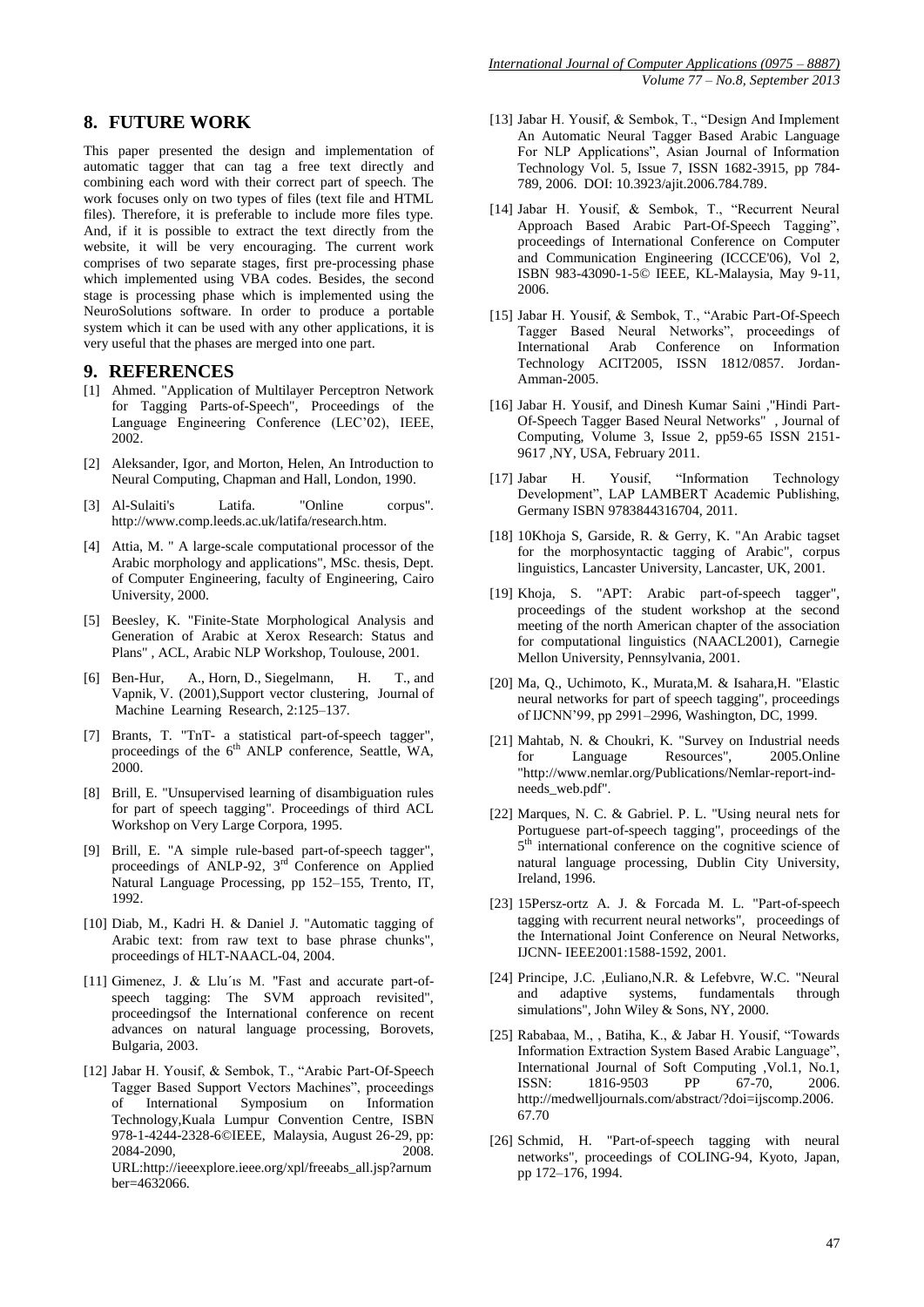- [27] Srinivas, M. & Patnaik, L. M. Genetic algorithms: a survey", *IEEE Computer* 27(6), pp17-26, 1994.
- [28] Ueffing, N. Macherey, K. & Ney, H. 2003. Confidence measures for statistical machine translation. New Orleans: MTSummit.
- [29] Weischedel, R., et al. "Coping with ambiguity and unknown words through probabilistic models", Computational Linguistics. 19(2), pp359-382, 1993.
- [30] Ying Dai , Basabi Chakraborty and Minghui Shi. "Kansei Engineering and Soft Computing: Theory and Practice." IGI Global, 2011. 1-436. Web. 19 Mar. 2012. doi:10.4018/978-1-61692-797-4



**Figure 4: Average MSE with Standard Deviation Boundaries for 5 Runs of MLP**



**Figure 5: Average MSE with Standard Deviation Boundaries for 5 Runs of FRNN**